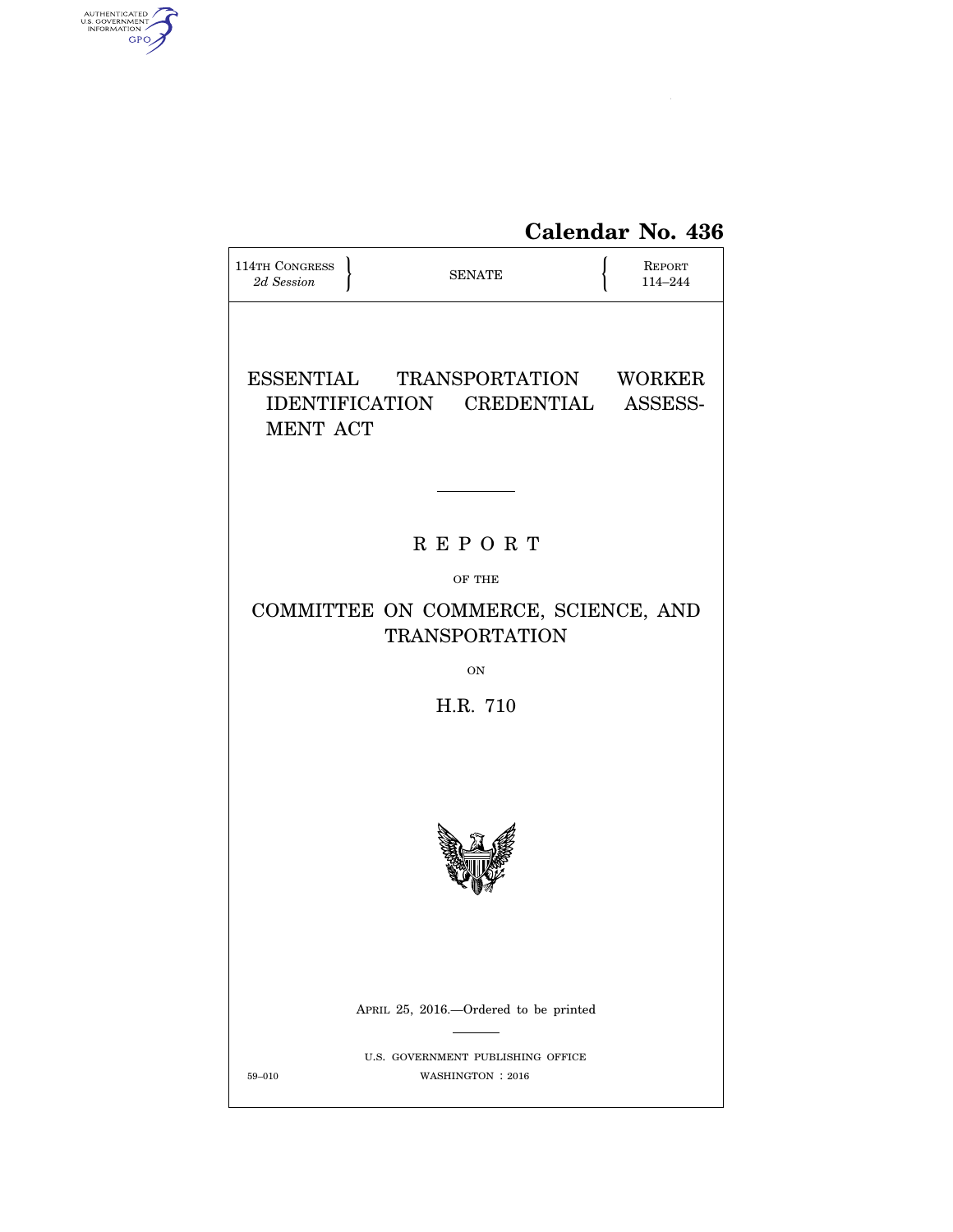## SENATE COMMITTEE ON COMMERCE, SCIENCE, AND TRANSPORTATION

## ONE HUNDRED FOURTEENTH CONGRESS

#### SECOND SESSION

JOHN THUNE, South Dakota, *Chairman*  ROGER F. WICKER, Mississippi BILL NELSON, Florida MARCO RUBIO, Florida CLAIRE MCCASKILL, Missouri KELLY AYOTTE, New Hampshire AMY KLOBUCHAR, Minnesota TED CRUZ, Texas<br>DEB FISCHER, Nebraska DEB FISCHER, Neoraska<br>JERRY MORAN, Kansas<br>DAN SULLIVAN, Alaska<br>RON JOHNSON, Wisconsin<br>DEAN HELLER, Nevada CORY GARDNER, Colorado GARY PETERS, Michigan STEVE DAINES, Montana

MARIA CANTWELL, Washington<br>CLAIRE MCCASKILL, Missouri<br>AMY KLOBUCHAR, Minnesota RICHARD BLUMENTHAL, Connecticut<br>BRIAN SCHATZ, Hawaii ED MARKEY, Massachusetts CORY BOOKER, New Jersey CONT BOOKER, New Jersey<br>TOM UDALL, New Mexico<br>JOE MANCHIN, West Virginia<br>GARY PETERS, Michigan

NICK ROSSI, *Staff Director*  ADRIAN ARNAKIS, *Deputy Staff Director*  REBECCA SEIDEL, *General Counsel*  KIM LIPSKY, *Democratic Staff Director*  CHRISTOPHER DAY, *Democratic Deputy Staff Director*  CLINT ODOM, *Democratic General Counsel*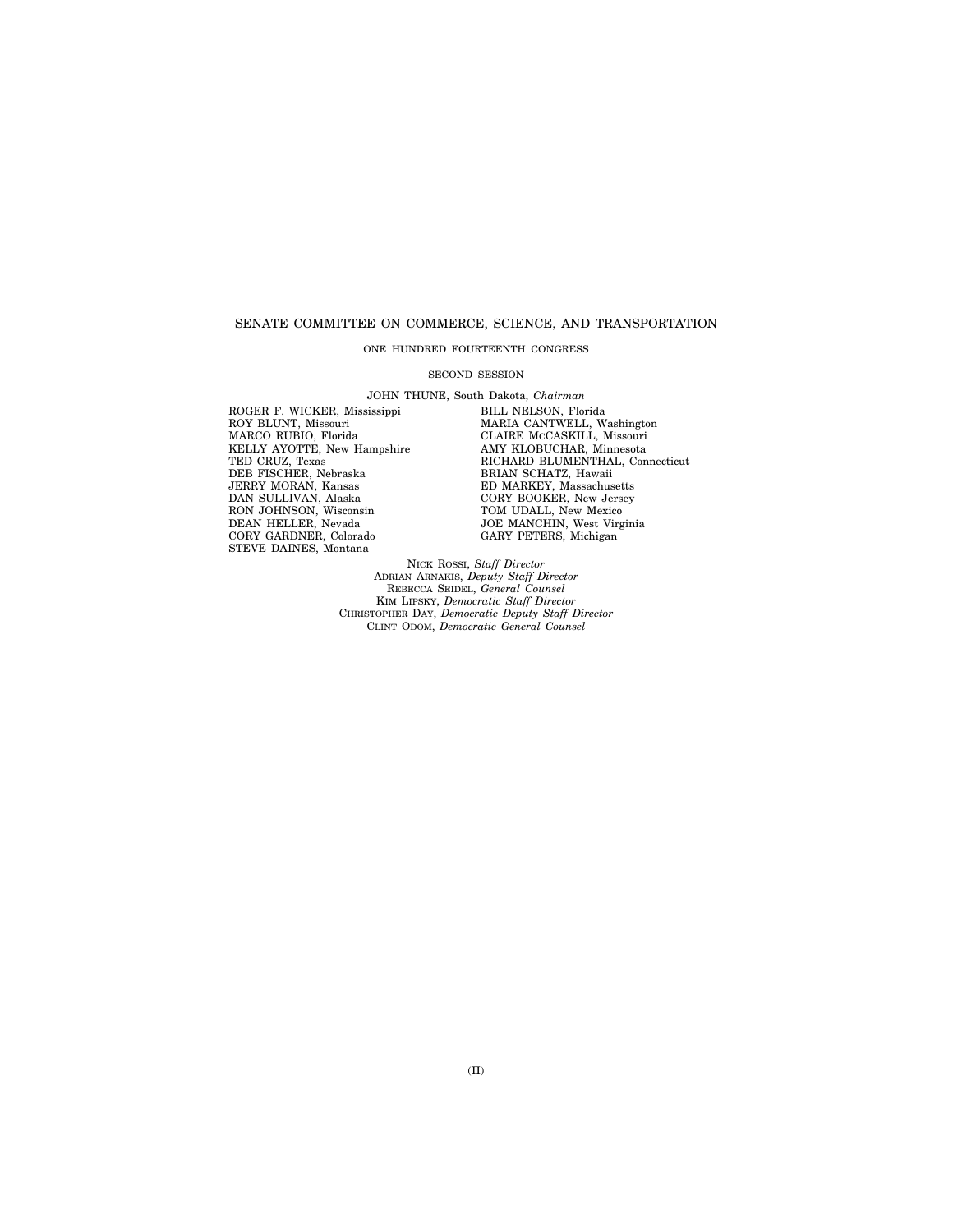# **Calendar No. 436**

114TH CONGRESS **REPORT** 2d Session **114–244** 

# ESSENTIAL TRANSPORTATION WORKER IDENTIFICATION CREDENTIAL ASSESSMENT ACT

APRIL 25, 2016.—Ordered to be printed

Mr. THUNE, from the Committee on Commerce, Science, and Transportation, submitted the following

# R E P O R T

## [To accompany H.R. 710]

The Committee on Commerce, Science, and Transportation, to which was referred the bill (H.R. 710) to require the Secretary of Homeland Security to prepare a comprehensive security assessment of the transportation security card program, and for other purposes, having considered the same, reports favorably thereon with an amendment (in the nature of a substitute) and recommends that the bill (as amended) do pass.

### PURPOSE OF THE BILL

The purpose of H.R. 710, as amended, is to require a comprehensive assessment of the effectiveness of the Transportation Worker Identification Credential (TWIC) program, and require a corrective action plan that addresses concerns raised by the Comptroller General, and during the comprehensive assessment.

## BACKGROUND AND NEEDS

Shortly after September 11, 2001, Congress called for the establishment of a common credential for personnel requiring unescorted access to secure areas of the national transportation system. The TWIC program was developed in response to legislative provisions in the Aviation and Transportation Security Act of  $2001^{\frac{1}{1}}$  and the Maritime Transportation Security Act of 2002,<sup>2</sup> and in accordance with Government standards for secure credentials. The Transportation Security Administration (TSA) manages applicant enroll-

<sup>1</sup>P.L. 107–71. 2P.L. 107–295.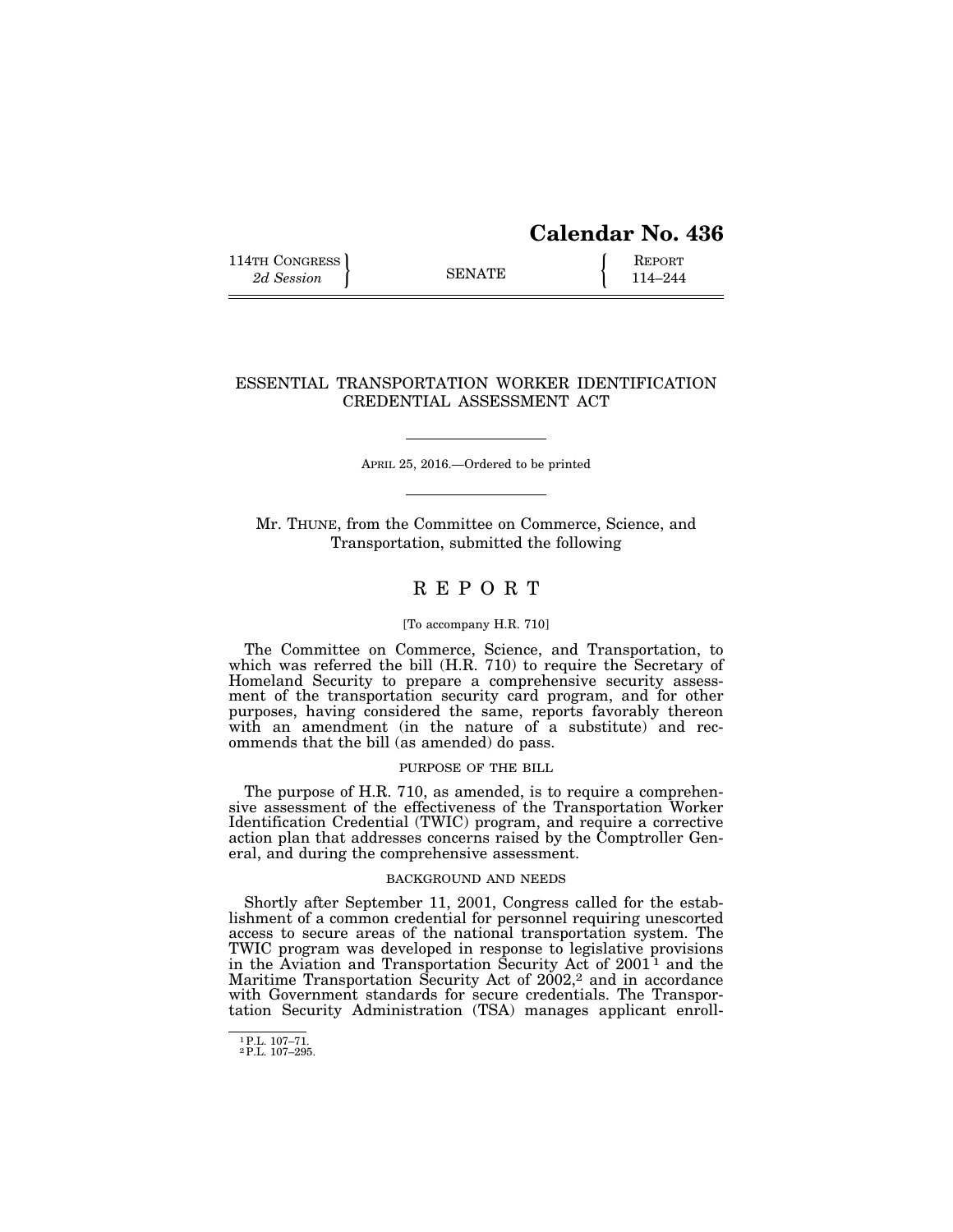ment, background checks, and the issuance of TWICs, and the United States Coast Guard (USCG) develops security regulations and ensures industry compliance. As of April 2014, the TSA had issued nearly 3 million credentials to transportation workers, including merchant mariners, port employees, and truck drivers, with 2 million cards seeing regular use.

While the TWIC program was initially intended to apply to all transportation sectors, there have been significant challenges in the maritime sector. As recently as February 2015, the TSA reported TWIC enrollment delays of more than 60 days and recommended that applicants apply for their TWICs at least 10 to 12 weeks early.3 Those delays and recommendations occurred despite a statutory obligation to respond to the applicant within 30 days.4

The Committee also remains concerned by the duplication of vetting between the TWIC program and other Government-issued credentials, as well as the need for some transportation workers to obtain two costly credentials. The Implementing Recommendations of the 9/11 Commission Act of 2007 (Public Law 110–53; 121 Stat. 266), states that ''an individual who has a valid transportation employee identification card issued by the Secretary of the department in which the Coast Guard is operating under section 70105 of title 46, United States Code [i.e., a TWIC], shall be deemed to have met the background records check required'' for licensed drivers with hazardous materials endorsements.<sup>5</sup> Furthermore, the TSA itself determined that the Security Threat Assessment required for issuance of a TWIC is the same background check required for licensed drivers with hazardous materials endorsements.6

In addition, the fee for a TWIC, which is valid for 5 years, is \$128. Between August 2012 and December 2014, the TSA offered an Extended Expiration Date TWIC. Through that initiative, a worker holding a valid TWIC could extend a credential for 3 years at a cost of \$60.7 Workers with current and comparable background checks, including truck drivers with a Hazmat Commercial Driver License Endorsement (HME) or Merchant Marine Credential, pay a reduced fee of \$105.25. The cost of the TSA's hazmat background check is \$89.25. While the TSA has worked to harmonize the credentials, a truck driver who needs both a TWIC and an HME would still be forced to pay \$89.25 for an HME background check, and \$105.25 for a reduced fee TWIC, even though the driver has already completed the required security threat assessment. The Committee looks forward to receiving an up-to-date third-party analysis of the program's vetting standards and overlap, and potential legislative proposals to address these concerns.

In addition to concerns with the TWIC application and vetting process, the program's ability to enhance security remains in question. In May 2011, the Government Accountability Office (GAO) issued a report entitled, ''Transportation Worker Identification Cre-

<sup>3</sup> Journal of Commerce. 2015, May 4. TSA reports processing delays for TWIC cards. Retrieved from http://www.joc.com/regulation-policy/transportation-regulations/us-transportation-regula-<br>tions/tsa-reports-processing-delays-twic-cards\_20150324.html.<br>- 4 P.L. 111–281, Section 818.

<sup>5</sup>P.L. 110–53. 6 72 Federal Register at 3508, January 25, 2007.

<sup>7</sup> U.S. Congress. Subcommittee on Border and Maritime Security, Committee on Homeland Security of the House of Representatives "Threat, Risk, and Vulnerability: The Future of the TWIC<br>Program." (Date 6/18/13). Retrieved from http://www.gpo.gov/fdsys/pkg/CHRG-113hhrg85688/<br>html/CHRG-113hhrg85688.htm.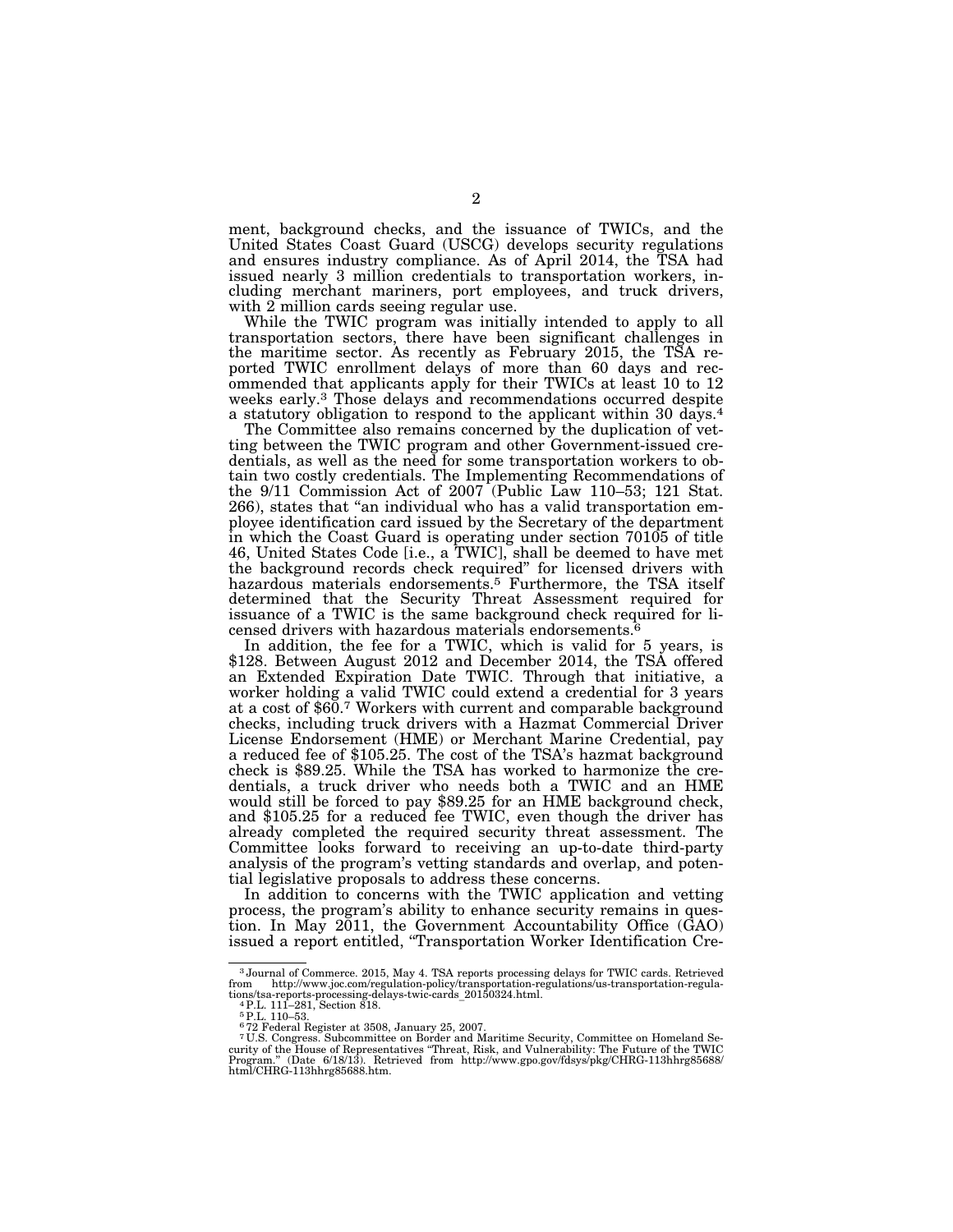dential: Internal Control Weaknesses Need to Be Corrected to Help Achieve Security Objectives.'' In that report, the GAO found numerous problems with the TSA's administration of the TWIC program. Most notably, the GAO investigators were successful in accessing ports using counterfeit TWICs, authentic TWICs acquired through fraudulent means, and by offering false business cases.<sup>8</sup> The report also found that the Department of Homeland Security (DHS) did not have adequate internal controls to assure that only qualified individuals were able to acquire TWICs. The GAO suggested actions in that report that the DHS could implement to assess the effectiveness of the TWIC program. Congress also required that the TSA and the USCG conduct the GAO-recommended assessment before publication of the card reader rule (see below), but all four of the GAO's recommendations remain open.9

The GAO issued another report on the TWIC reader pilot project in April 2013 entitled, ''Transportation Worker Identification Credential: Card Reader Pilot Results are Unreliable; Security Benefits Need to Be Reassessed.'' While the TSA did complete a pilot program on the effectiveness of the TWIC program, the GAO determined that the TSA's results ''cannot be relied upon to make decisions regarding the TWIC card reader rule or the future deployment of the TWIC program."<sup>10</sup> The GAO conducted its own assessment and found that, due to a number of vulnerabilities, the TWIC program would have difficulty in carrying out its mission of enhancing maritime security. The GAO made this conclusion following its assessment of the results of the TSA pilot, a comparison of those results to the program's legislated requirements, and through undercover testing of the TWIC program's ability to provide access control at four maritime ports. The GAO recommended that Congress halt the DHS's efforts to promulgate a final regulation on TWIC card readers until the successful completion of a security assessment of the effectiveness of the TWIC program.

On March 22, 2013, the DHS issued a notice of proposed rulemaking on card reader requirements for the TWIC program.11 The USCG estimates that the rule will be promulgated in 2016. H.R. 710, the Essential Transportation Worker Identification Credential Assessment Act, will not delay the implementation of the reader rule, but will prevent further regulatory action until the issuance and review of the comprehensive assessment and the corrective action plan.

The Committee looks forward to an analysis that considers whether an alternative credentialing approach, including a more decentralized option, could better achieve the TWIC program goals. Finally, the Committee looks forward to reviewing a third-party analysis of the benefits of the TWIC program, and the costs to government, industry, and workers.

<sup>8</sup> U.S. Government Accountability Office, Transportation Worker Identification Credential: Internal Control Weaknesses Need to Be Corrected to Help Achieve Security Objectives, GAO-11-

<sup>&</sup>lt;sup>9</sup>This assessment was required by the Consolidated Appropriations Act, 2014 (P.L. 113–76). 10 U.S. Government Accountability Office, Transportation Worker Identification Credential: Card Reader Pilot Results are Unreliable; Security Benefits Need to Be Reassessed, GAO-13- 198, May 8, 2013. 11 78 Federal Register at 17781, March 22, 2013.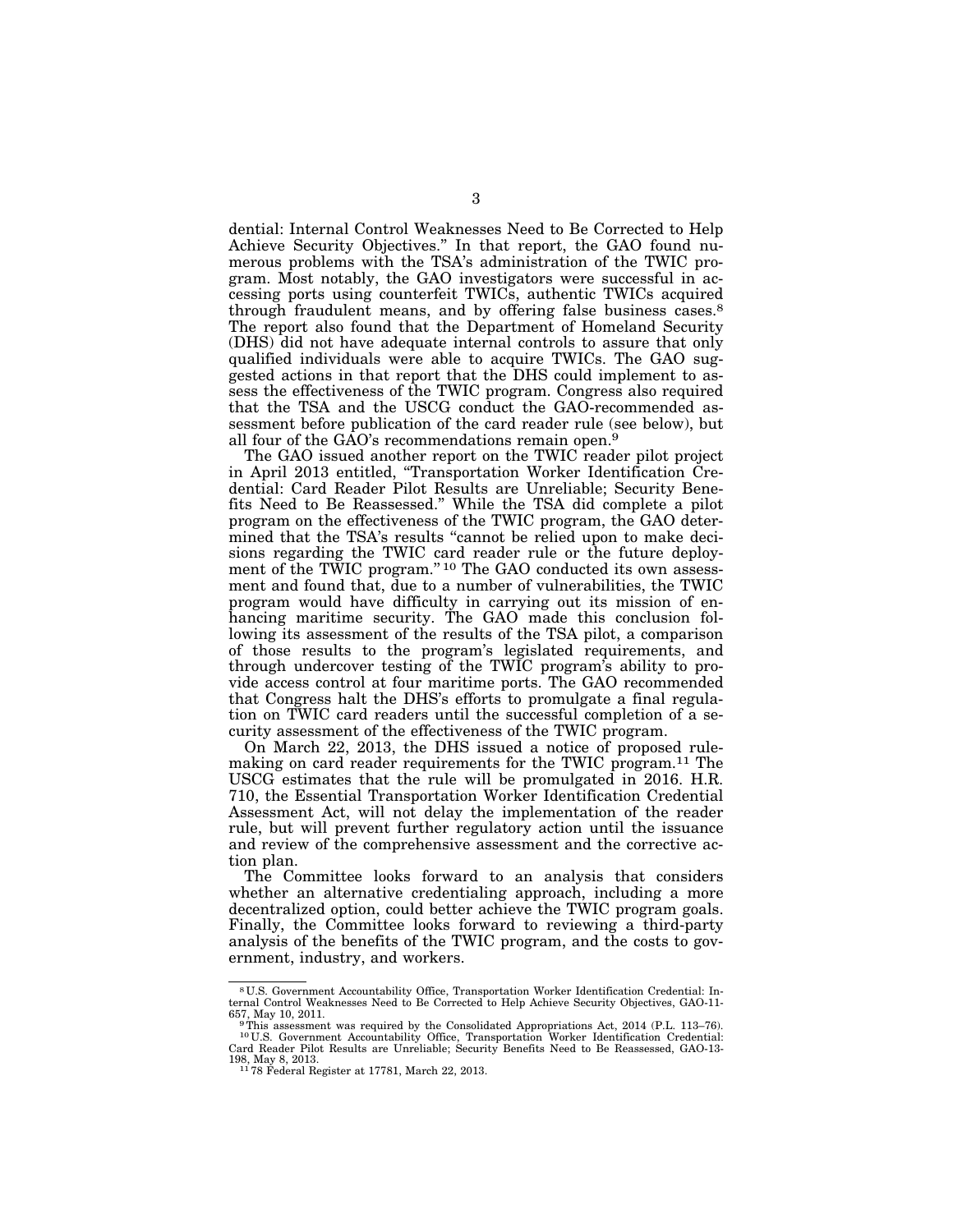## SUMMARY OF PROVISIONS

If enacted, H.R. 710, as amended, would do the following:

■ Require the Secretary of Homeland Security (Secretary) to commission a comprehensive assessment of the TWIC program within 60 days of the date of enactment. The assessment would be completed by a national laboratory or a university DHS Center of Excellence.

● Require the Secretary to submit a corrective action plan to address any concerns identified in the study.

● Require review of the corrective action plan by the DHS Office of the Inspector General (OIG).

● Delay further rulemaking on the TWIC program until deficiencies are addressed.

■ Require semi-annual reports to Congress for three years on the status of the corrective action report recommendations.

#### LEGISLATIVE HISTORY

H.R. 710 was introduced in the House of Representatives on February 4, 2015, by Representative Jackson Lee of Texas. The bill passed the House by voice vote on February 10, 2015. On May 20, 2015, the Committee met in open Executive Session and, by a voice vote, ordered H.R. 710 to be reported favorably with a manager's amendment offered by Chairman Thune.

#### ESTIMATED COSTS

In accordance with paragraph 11(a) of rule XXVI of the Standing Rules of the Senate and section 403 of the Congressional Budget Act of 1974, the Committee provides the following cost estimate, prepared by the Congressional Budget Office:

## *H.R. 710—Essential Transportation Worker Identification Credential Assessment Act*

H.R. 710 would direct the Secretary of Homeland Security to assess the effectiveness of the Transportation Worker Identification Credential (TWIC) program. That program was established under the Maritime Transportation Security Act (MTSA), which requires the Secretary of Homeland Security to provide a biometric security credential for personnel who require unescorted access to secure areas of MTSA-regulated facilities and vessels and for all mariners who hold credentials issued by the U.S. Coast Guard. Based on the findings of the proposed assessment, H.R. 710 would direct the Secretary to identify and implement corrective actions necessary to improve the effectiveness of the TWIC program and would require the Government Accountability Office (GAO) to report to the Congress on the status of those efforts. Finally, H.R. 710 would specify conditions that would pertain to certain rulemakings related to the TWIC program.

Based on information from the Coast Guard and GAO, CBO estimates that implementing H.R. 710 would cost about \$1.5 million in 2016, assuming appropriation of the necessary amounts. That estimate is based on the historical cost of studies and analyses undertaken by those agencies that are similar in scope to those envisioned under the legislation. Enacting H.R. 710 would not affect di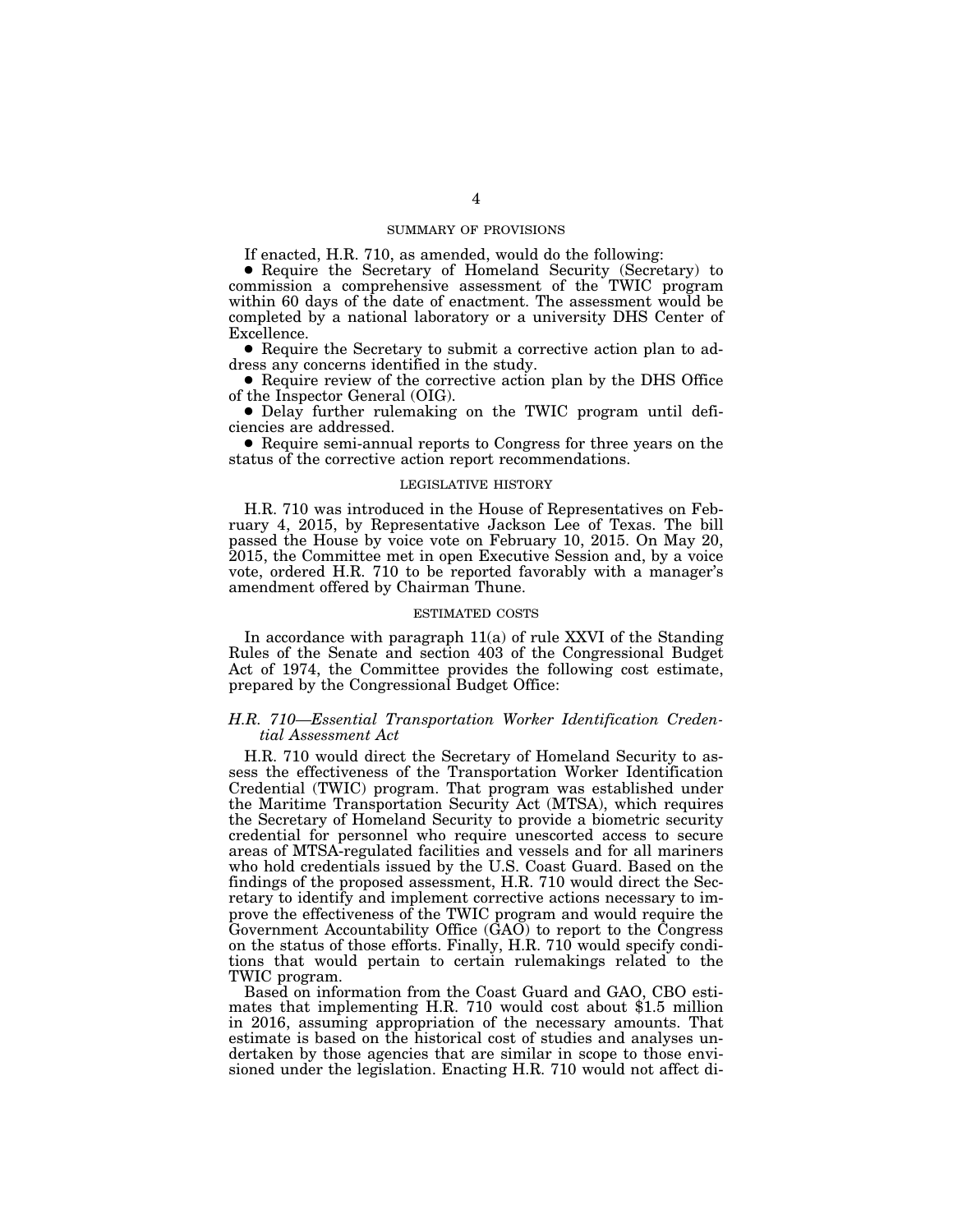rect spending or revenues; therefore, pay-as-you-go procedures do not apply.

H.R. 710 contains no intergovernmental or private-sector mandates as defined in the Unfunded Mandates Reform Act.

The CBO staff contact for this estimate is Megan Carroll. The estimate was approved by Theresa Gullo, Assistant Director for Budget Analysis.

### REGULATORY IMPACT

Because H.R. 710 does not create any new programs, the legislation will have no additional regulatory impact, and will result in no additional reporting requirements. The legislation will have no further effect on the number or types of individuals and businesses regulated, the economic impact of such regulation, the personal privacy of affected individuals, or the paperwork required from such individuals and businesses.

#### CONGRESSIONALLY DIRECTED SPENDING

In compliance with paragraph 4(b) of rule XLIV of the Standing Rules of the Senate, the Committee provides that no provisions contained in the bill, as reported, meet the definition of congressionally directed spending items under the rule.

#### SECTION-BY-SECTION ANALYSIS

## *Section 1. Short title*

This section would designate the bill's short title as the "Essential Transportation Worker Identification Credential Assessment  $\operatorname{Act."}$ 

#### *Section 2. Comprehensive security assessment*

This section would require a comprehensive assessment of the TWIC program be completed by a national laboratory or maritime security university-based center within the DHS Centers of Excellence network.

This section would require a two-phase assessment of the TWIC program which will review both the TSA credentialing process and the implementation of the TWIC reader rule. The assessment will include an evaluation of whether the TWIC program addresses security risks in the maritime environment, whether previous GAO deficiencies have been addressed, and a cost benefit analysis of the program.

The bill would further require that the DHS submit a corrective action plan to address deficiencies identified in the comprehensive assessment. The DHS OIG is directed to review the corrective action plan to ensure it addresses the concerns raised by the assessment and previous GAO recommendations.

This section also would delay the issuance of any additional final rules relating to the TWIC reader program until the DHS OIG certifies that the report is responsive to the GAO's concerns and that a new list of approved TWIC readers is issued.

This section also would require semi-annual reports to Congress on the implementation of the corrective action plan.